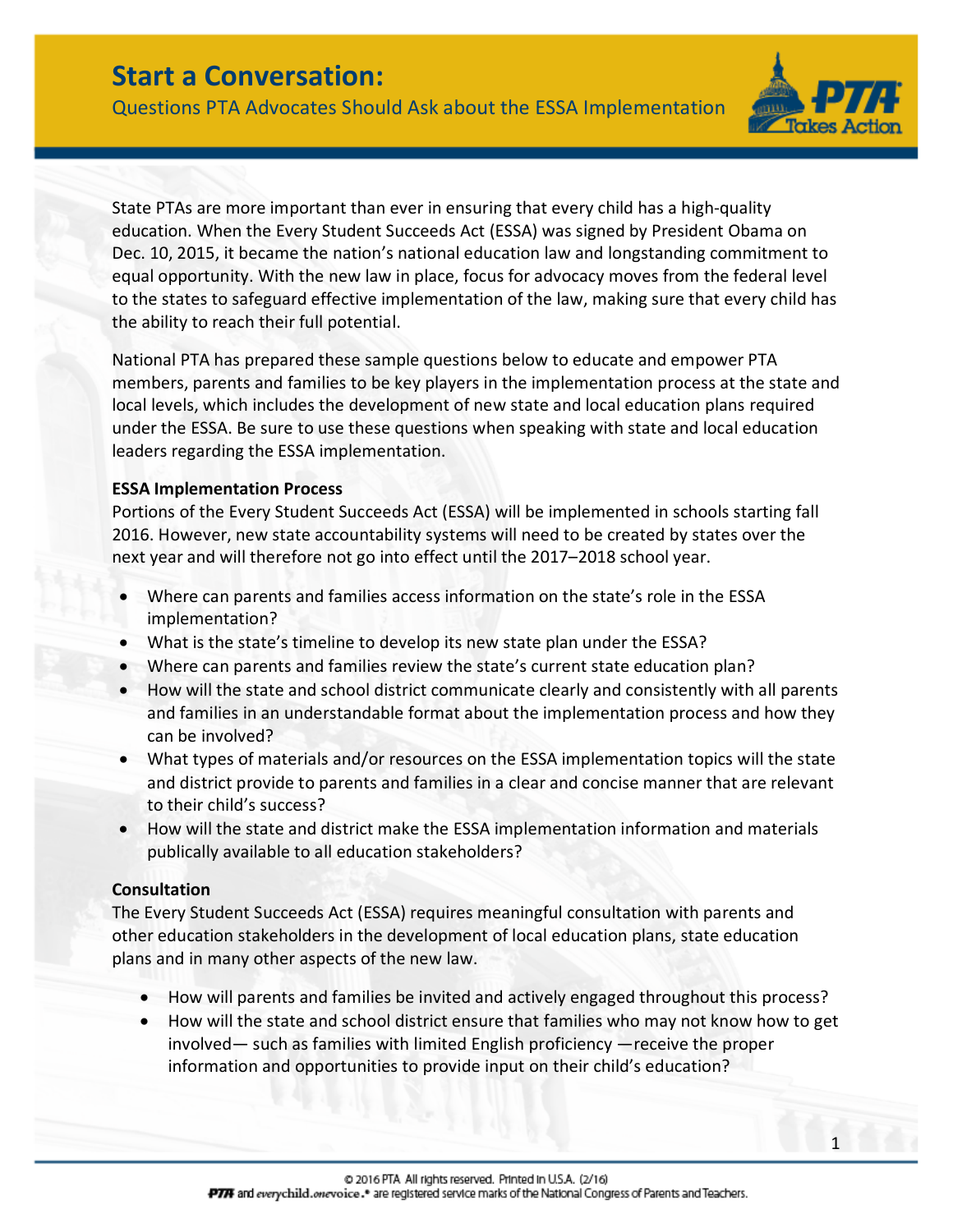Questions PTA Advocates Should Ask about the ESSA Implementation



 $\overline{2}$ 

- Will the state and district provide materials, meeting notices in languages other than English? And where will they be posted and/or available?
- Will the state and district hold meetings at accessible times and locations for parents, families and teachers?
- Will the state and district livestream its public meetings?
- Will there be an email list that stakeholders can sign up for to receive regular updates on the ESSA implementation process?
- What will the state or school district do to engage parents or family members with a student from each subgroup (major racial and ethnic groups, students with disabilities, English language learners, migrant status, homeless and foster students and students with parents in the military) throughout the implementation process to ensure that all children are provided the resources and opportunities they need to succeed?
- What avenues will parents and families have to communicate with state and district leaders about their questions, comments and input on implementation?

### **Indicators in the State Accountability System**

The Every Student Succeeds Act (ESSA) eliminated annual measurable objectives (AMOs) and adequate yearly progress (AYP) that were required in No Child Left Behind (NCLB). Underthe ESSA, states establish long-term goals and indicators for measuring the academic achievement of all students and each subgroup of students separately (economically disadvantaged students, students from major racial and ethnic groups, children with disabilities and English language learners). Each state will create their own annual system of meaningful benchmarks for all students and for each subgroup of students based on their identified indicators.

State accountability systems can include multiple measures of student achievement. The law requires state accountability systems to include:

- 1. Academic student achievement on annual assessments
- 2. Another academic indicator— student growth or another statewide measure of student learning in elementary and middle school or graduation rates in high school
- 3. English language proficiency
- 4. At least one additional indicator of school quality or student success. For example, the law lists examples such as student and educator engagement, student access to and completion of advanced coursework and school climate and safety. States can opt to have more than one indicator of school quality or student success.
- If student growth is used, how will it be measured?
- What type(s) of additional indicator(s) can provide a more holistic picture of school quality and student success? How can the state ensure that additional indicator(s) does not result in unintended consequences? For example, if a state uses attendance as a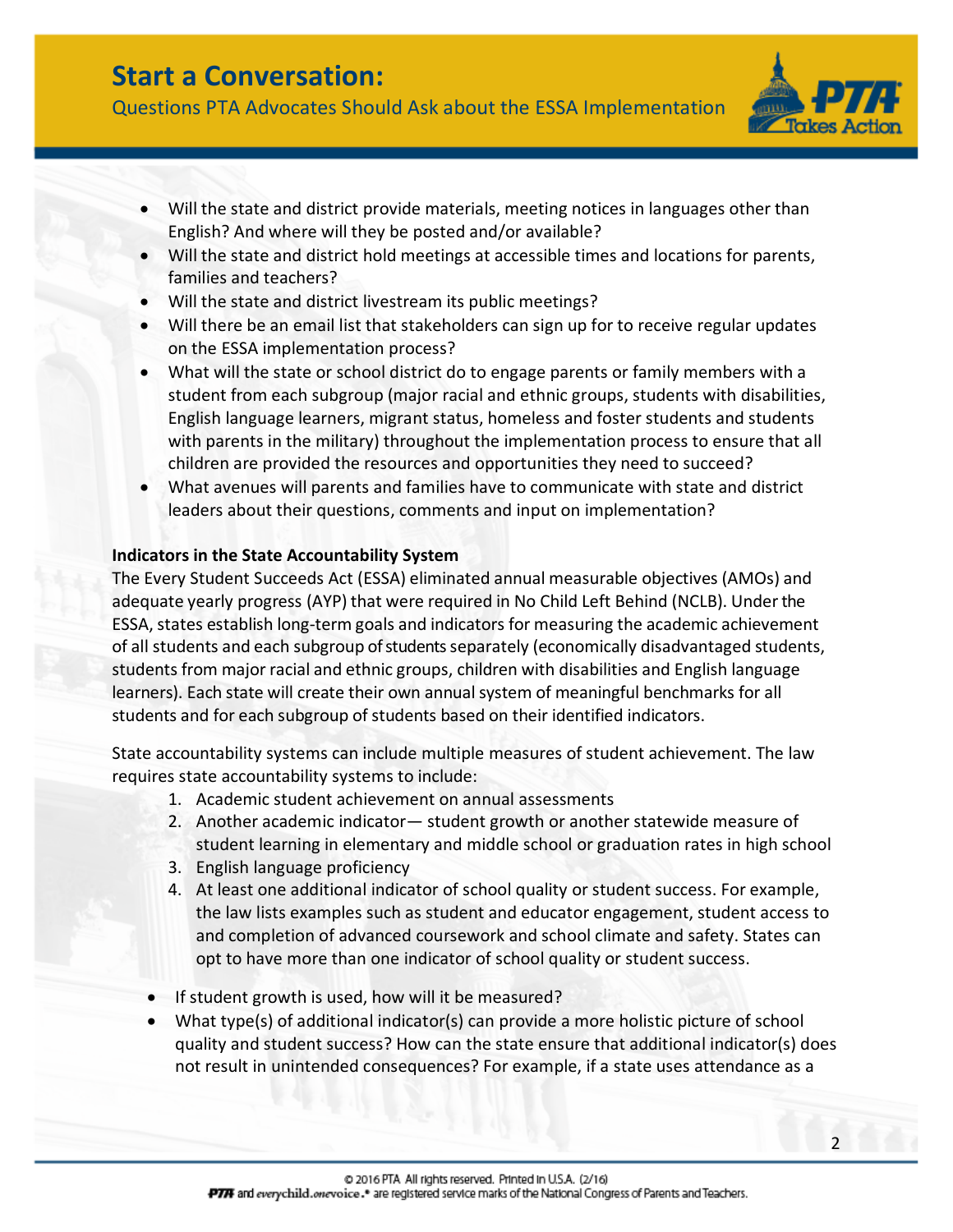Questions PTA Advocates Should Ask about the ESSA Implementation



measure of student success, how will the state support accurate and consistent entry of attendance data so disparities are not masked?

- What considerations will the state give to the selection of the additional indicators?
	- o Are there statewide systems in place to measure the additional indicator?
	- o What evidence will be provided to show that the additional indicator is a reliable measure of school quality or student success and can be differentiated among schools and subgroups of students?

The first three indicators must carry "substantial weight" in a state's accountability system as compared to the other indicator(s) of school quality or student success.

- How will the state effectively distribute the weight of the first three indicators to make sure the accountability system is taking a holistic view of school and student performance and not relying heavily on test scores?
- How will the additional indicators be weighted in comparison to the first three indicators?
- Does the state have the ability to include family engagement as an indicator of school quality?

Under new accountability systems, at least once every three years a state must identify schools in need of comprehensive and targeted support that are "consistently underperforming" based on the state indicators. Schools that are identified as needing comprehensive and targeted support must involve stakeholders from the community, including parents and families, in developing interventions to improve school and student performance.

- How will the state determine what constitutes a student subgroup to be "consistently underperforming" to ensure students and schools receive the necessary resources as soon possible?
- How will families be notified and involved in the needs assessment and intervention process at the district and school level if additional supports and resources are needed?

States must assess 95% of all students in the required annual assessments under ESSA. As part of the accountability system, a state must calculate and report on the percentage or number of students participating in the assessment, whichever is greater.

- How will the state factor the participation requirement into the accountability system to ensure all subgroups of students are represented?
- What steps will the state take to ensure that districts and schools meet the federal participation requirement?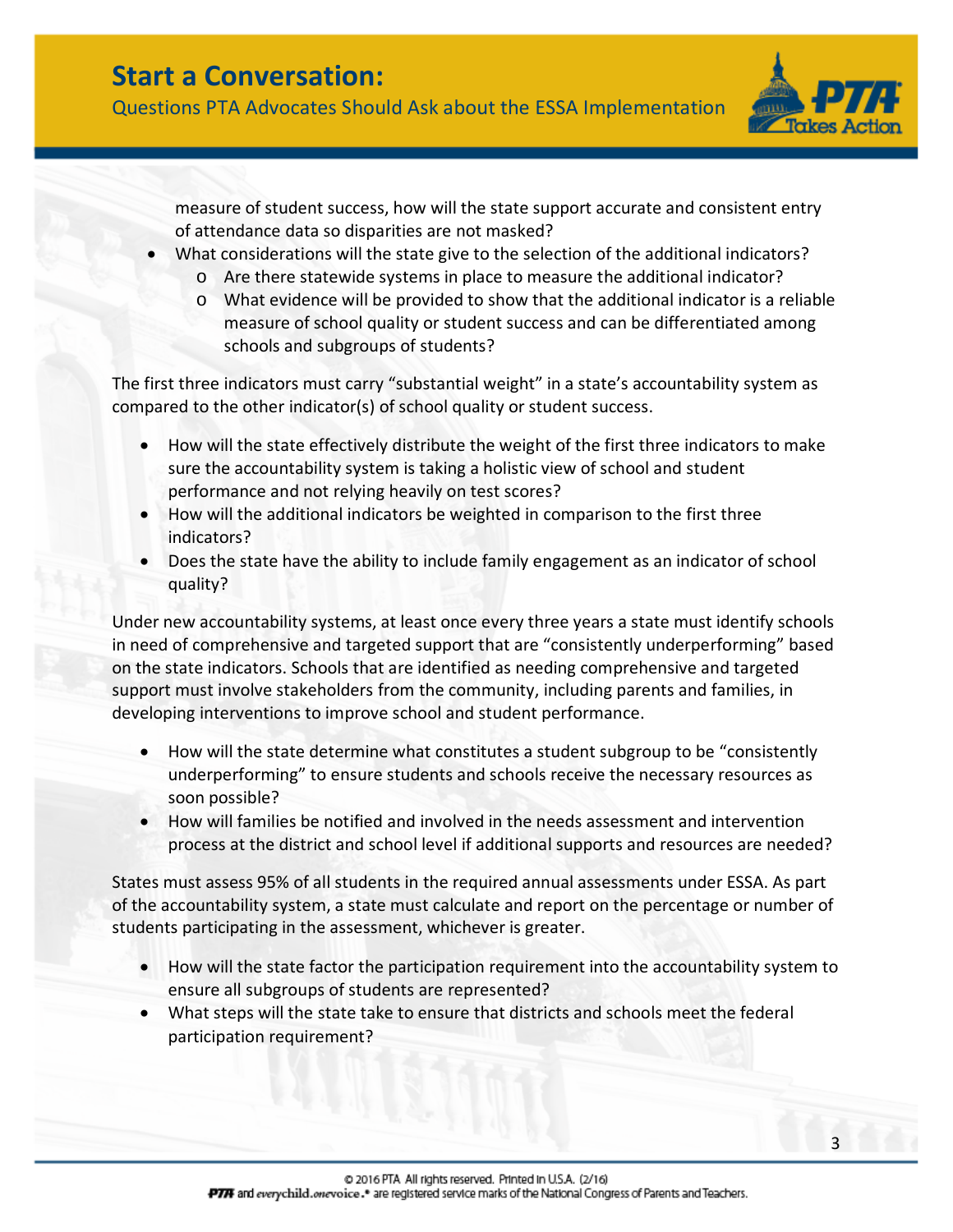Questions PTA Advocates Should Ask about the ESSA Implementation



4

#### **Family Engagement**

Each state plan must include assurances that it will support the collection and dissemination of effective parent and family engagement strategies to school districts.

- How will the state ensure school districts have the resources and effective strategies to engage parents and families in their child's education?
- Will the state provide a central repository of family engagement best practices that can accessed by both parents and educators?

School districts must also include a written parent and family engagement policy in their education plan that welcomes all families and seeks to strengthen the partnership between families, the school and the community to improve student outcomes.

• What additional support will the state provide to districts to make sure that parents will be meaningfully involved in the creation and evaluation of the school district's policy?

Under the ESSA, school districts are required to use 1% of their Title I funds for family engagement, however nothing prohibits a district from reserving more than 1% for this use.

- How will the state monitor whether schools and districts are using the 1% Title I setaside funds for meaningful family engagement?
- Can the district allocate more than 1% of their Title I funds for family engagement strategies?

PTA is committed to working with policymakers at all levels to embed evidence-based family engagement policies and practices in all aspects of a child's educational continuum.

- How can the state embed family engagement in current initiatives and practices? For example, has the state adopted family engagement standards? If so, do they reflect [National PTA Standards for Family-School Partnerships?](http://www.pta.org/nationalstandards) If not, will the state adopt the National PTA Standards for Family-School Partnerships?
- How can the state leverage current resources to strengthen family engagement policies and practices?
- How are school leaders and districts going to be informed on the requirements in the ESSA such as LEA written family engagement plans, the 1% family engagement set-aside and school-parent compacts?
- Who is going to provide professional learning for teachers and school leaders on effective family engagement practices?